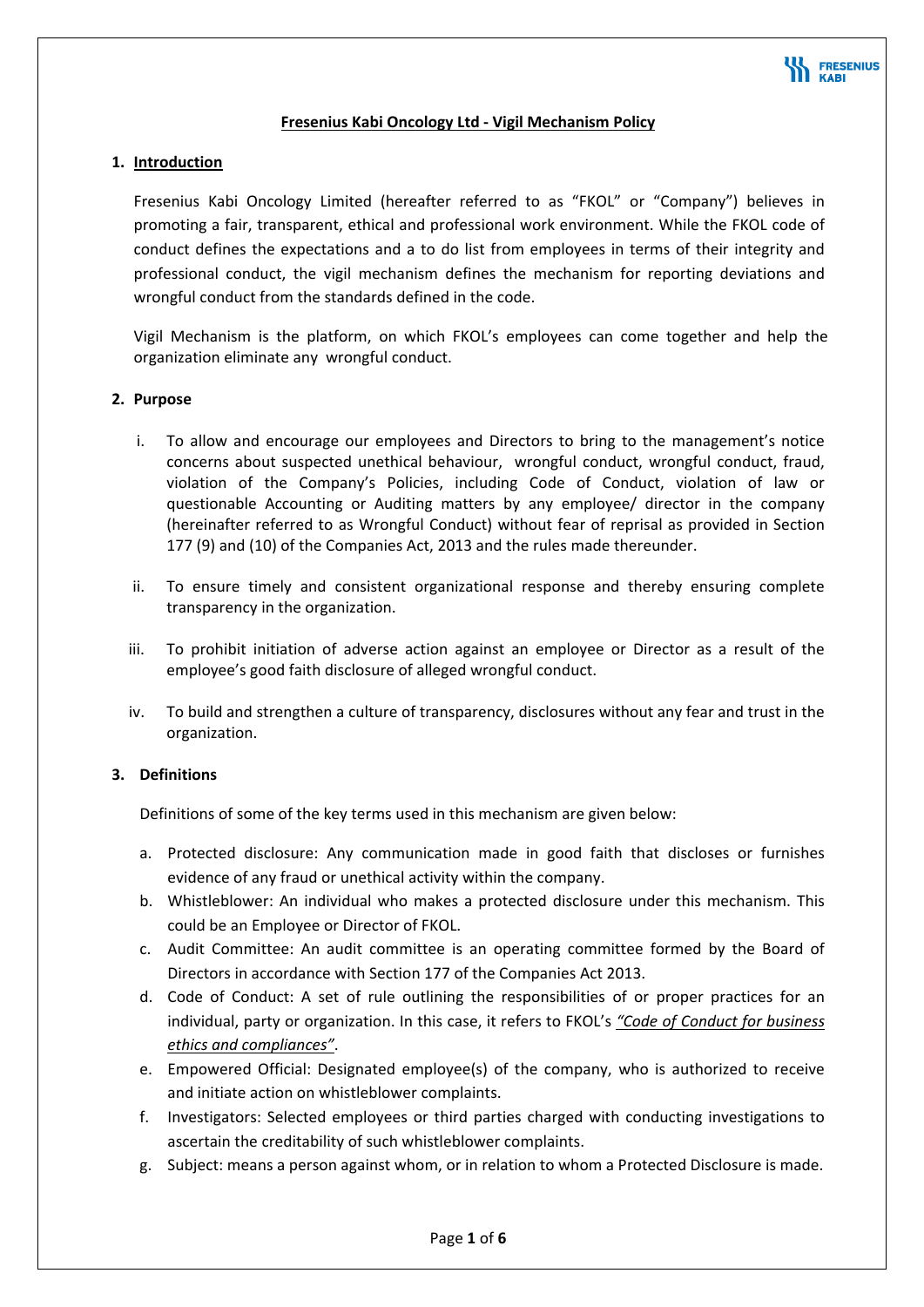

### **4. Guiding principles of the vigil mechanism**

To ensure effective implementation of vigil mechanism, the company shall:

- a. Ensure complete confidentiality of the whistleblower identity and the information provided by him/her.
- b. Ensure protection of the whistleblower against victimization for the disclosures made by him/her.
- c. Ensure that the protected disclosure is acted upon within specified timeframes and no evidence is concealed or destroyed.
- d. Ensure that the investigation is conducted honestly, neutrally and in an unbiased manner
- e. Ensure the subject or other involved persons in relation with the protected disclosure be given an opportunity to be heard.
- f. Ensure disciplinary actions are taken against the subject, if complaint found in order and anyone who conceals or destroys evidences related to protected disclosures made under this mechanism.

#### **5. Protection for whistleblower**

- a. The identity of the whistleblower will be kept anonymous and confidential to the extent possible, unless required by law or in legal proceedings.
- b. A whistleblower reporting issues related to sexual harassment, child labour, discrimination, violation of human rights would necessarily need to disclose their identity to enable effective investigation.
- c. Any other employee serving as witness or assisting in the said investigation would also be protected to the same extent as the whistleblower.
- d. The Audit Committee would safeguard the whistleblower from any adverse action. This includes discrimination, victimization, retaliation, demotion, termination or adoption of any unfair employment practices.
- e. Protection under this mechanism would not mean protection from disciplinary action arising out of false allegations made by a whistleblower.
- f. A whistleblower may not be granted protection under this mechanism if he/she is subject of a separate complaint or allegations related to any misconduct.
- g. If a complainant believes that she or he has been treated adversely as a consequence of use of the vigil mechanism, can approach the Chairman of the Audit Committee of Fresenius Kabi Oncology Ltd. The contact information for the Chairman of the Audit Committee is provided at Appendix - A to this document.

#### **6. Coverage of the vigil mechanism**

All employees and directors of FKOL can raise concerns regarding wrongful conduct and events which may negatively impact the company. Below is an illustrative but not exhaustive list of events which may fall under the purview of vigil mechanism:

- a. Inaccuracy in maintaining the Company's books of account and financial records
- b. Financial misappropriation and fraud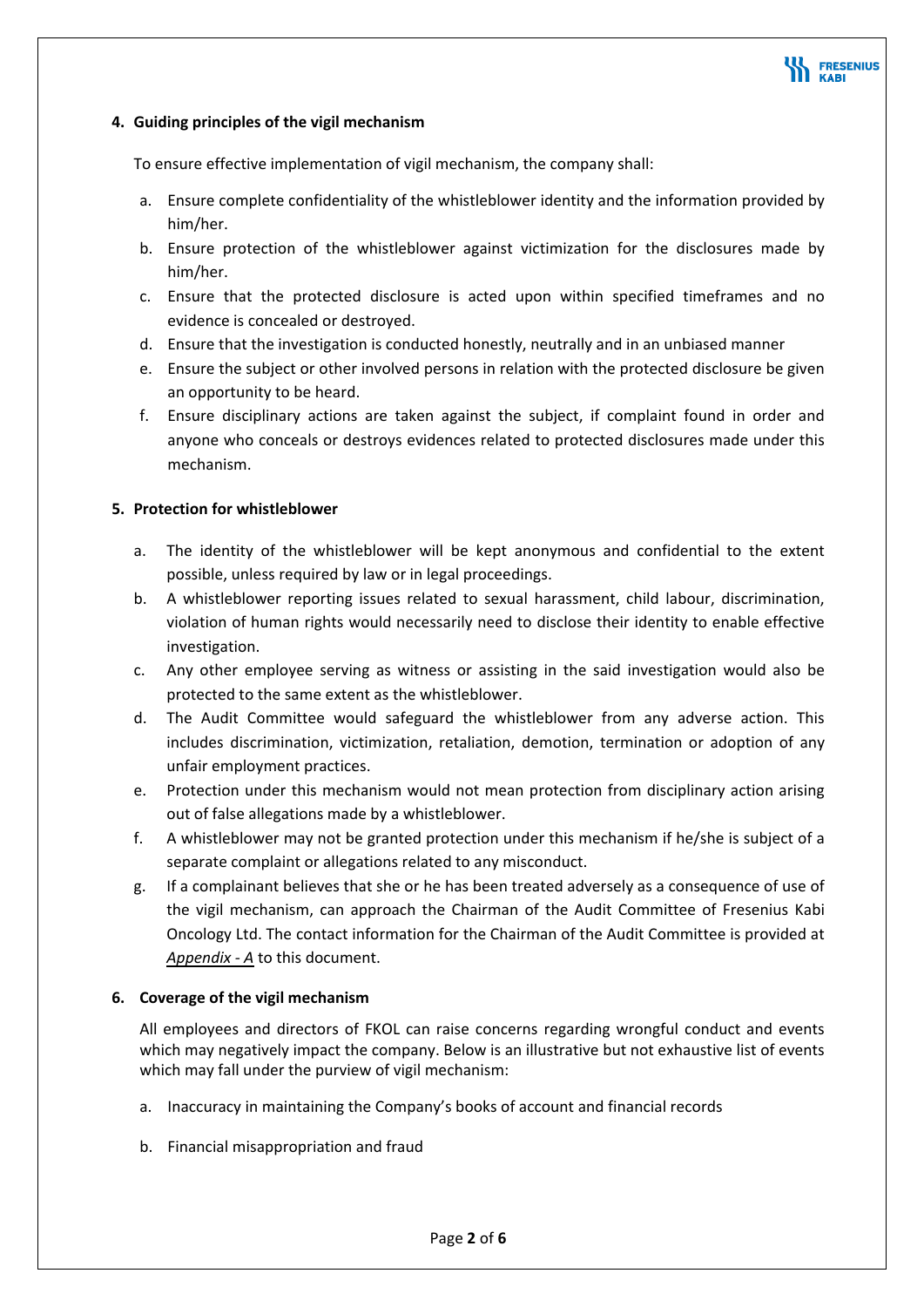

- c. Procurement fraud
- d. Conflict of interest
- e. False expense reimbursements
- f. Misuse of company assets & resources
- g. Inappropriate sharing of company sensitive information
- h. Corruption & bribery
- i. Unfair trade practices & anti‐competitive behaviour
- j. Non-adherence to safety guidelines
- k. Sexual harassment
- l. Child labour
- m. Discrimination in any form
- n. Violation of human rights

# **7. Reporting mechanism**

The reporting channel(s) which can be made available to the whistleblower is covered in *Appendix‐ A*

On receipt of complaint, the empowered officer shall immediately send an acknowledgement to the whistleblower and initiate a preliminary enquiry on the alleged complaint.

In case the empowered officer is the subject of the complaint or has perceived conflict of interest, the incident report would be sent to the Chairman of the Audit Committee and the empowered officer shall recuse himself from further discussions or meetings on the subject.

Directors may report their concerns or complaints to Audit Committee directly. In addition, under exceptional circumstances where a complainant wants to complain directly to the Chairman of the Audit Committee, he or she may do so at the email address provided on *Appendix‐ A* to this document.

For any complaints made to the Chairman directly, it is mandatory for the complainant to disclose their identity and provide their contact information. The Chairman of the Audit Committee may choose to discuss the matter either directly or through his authorized representative with the complainant prior to initiating any review or investigation.

# **8. Empowered Official**

- a. The Audit Committee has designated an empowered official of the Company for managing the vigil mechanism. The detail of the empowered official is provided in *Appendix A* to this document.
- b. The Empowered Official would be responsible to act on the complaints in unbiased manner.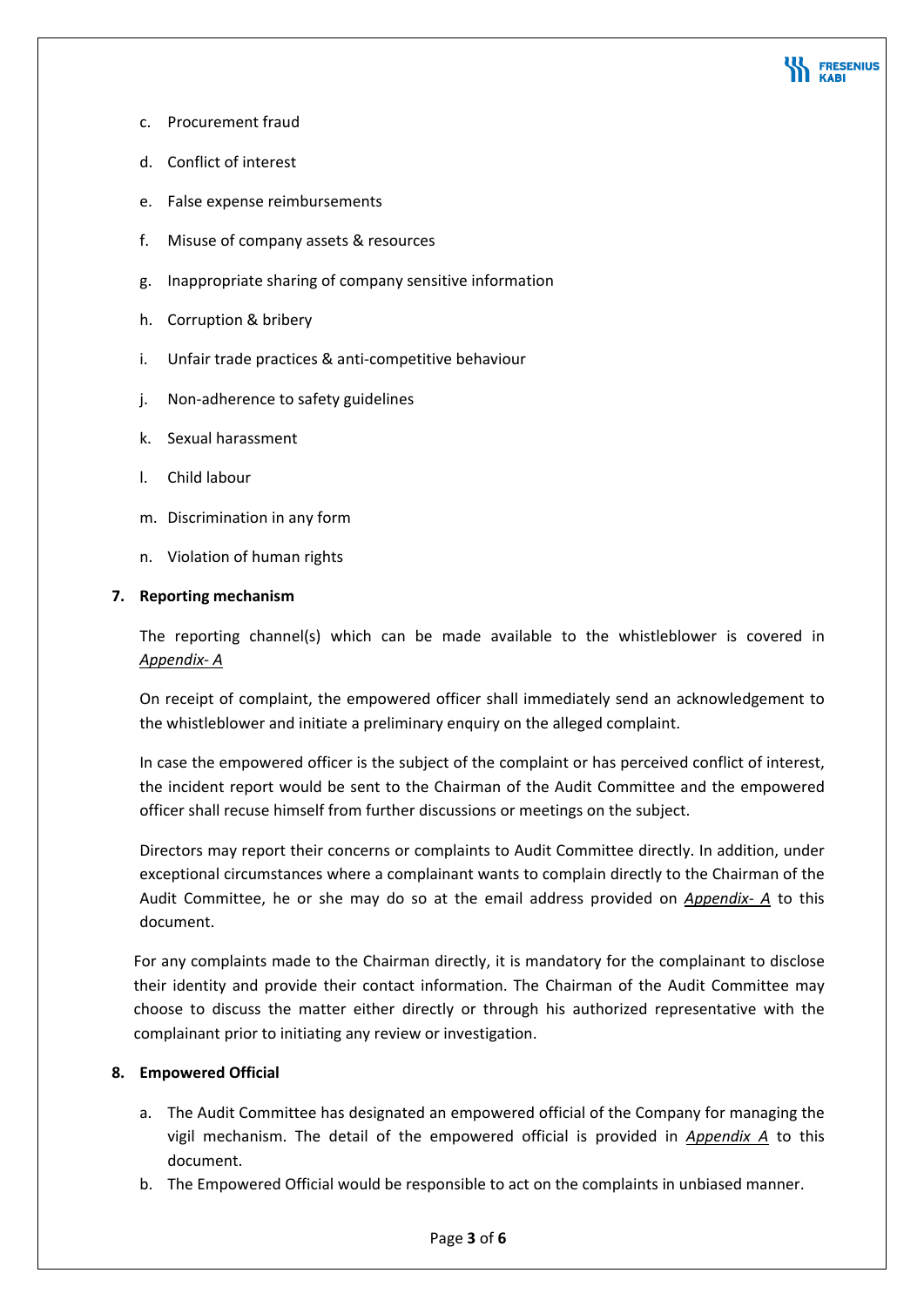

- c. The Empowered Official shall take necessary actions to maintain confidentiality within the organization on issues reported.
- d. The Empowered Official will identify the person/s who would conduct the investigation, based on the nature of the issue reported.
- e. The Empowered Official would be responsible for recommending disciplinary or corrective action to the Audit Committee against the subject if investigation proves to be in favor of the allegations raised by the whistleblower.

# **9. Investigation**

- a. The investigation would be carried out to determine the authenticity of the allegations and for fact‐finding process.
- b. The investigation team should not consist of any member with possible involvement in the said allegation.
- c. During the course of the investigation, Empowered Official will be given authority to take decisions related to the investigation.
- d. Any required information related to the scope of the allegation would be made available to the investigators.
- e. The findings of the investigation should be submitted to the Empowered Official by the investigator with all the supporting documents.

# **10. Role of Investigator**

- a. A structured approach should be followed to ascertain the creditability of the charge.
- b. Ensure the confidentiality and secrecy of the issue reported and subject is maintained.
- c. Provide timely update to the Empowered Official on the progress of the investigation.
- d. Ensure investigation is carried out in independent and unbiased manner.
- e. Document the entire approach of the investigation.
- f. Investigation Report including the approach of investigation should be submitted to the Empowered Official with all the documents in support of the observations.

# **11. Maintaining secrecy and confidentiality**

FKOL expects individuals involved in the review or investigation to maintain complete confidentiality. Disciplinary action may be initiated against anyone found not complying with the below:

- a. Maintain complete confidentiality and secrecy of the matter.
- b. The matter should not be discussed in social gatherings or with individuals who are not involved in the review or investigation of the matter.
- c. The matter should only be discussed only to the extent or with the persons required for the purpose of completing the investigation.
- d. Ensure confidentiality of documents reviewed during the investigation is maintained.
- e. Ensure secrecy of the whistleblower, subject, protected disclosure, investigation team and witnesses assisting in the investigation is maintained.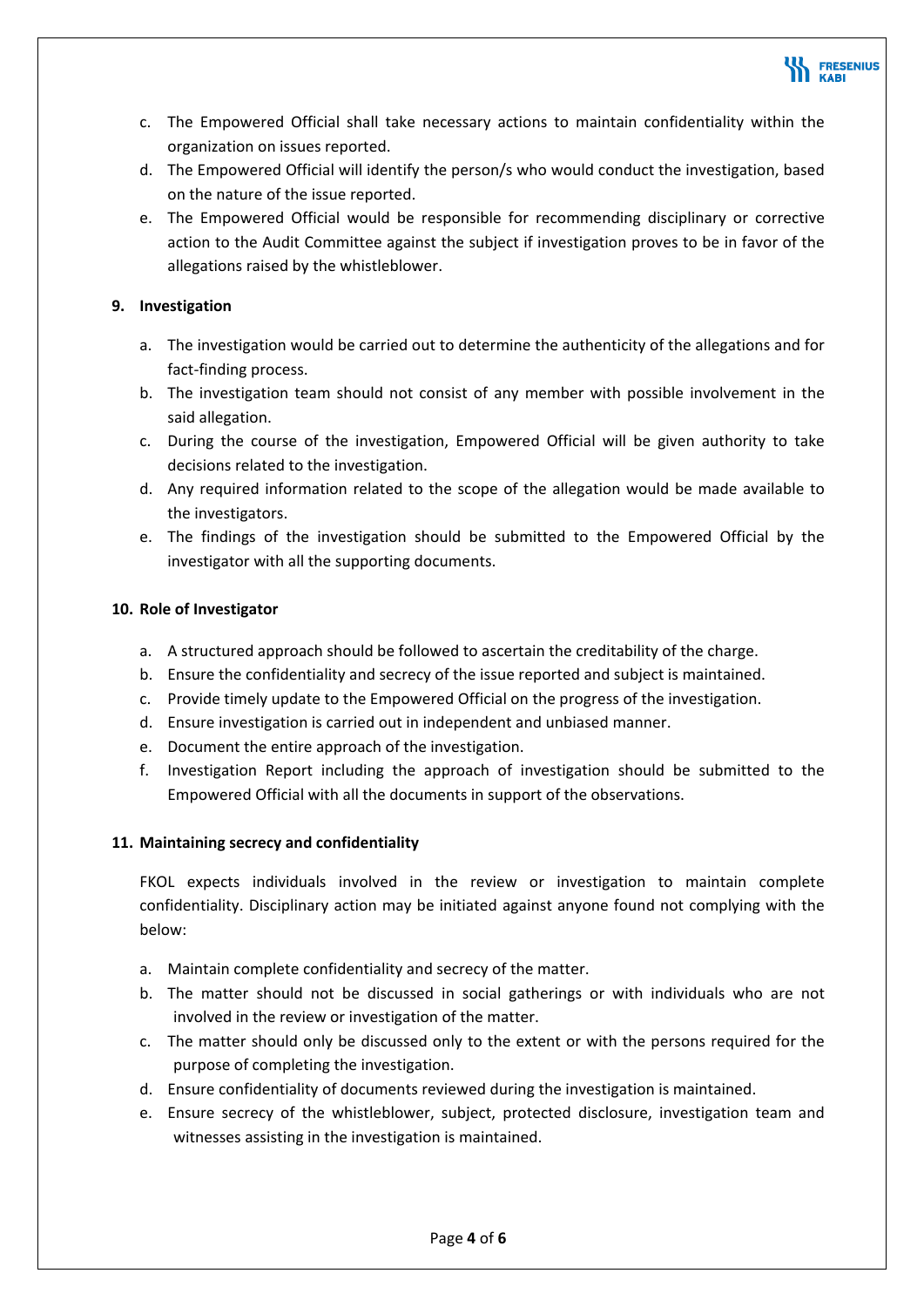

# **12. Disqualifications**

The complainant is not able to provide specific information that covers at least some of the following points:

- a. Location of incident
- b. Timing of incident
- c. Personnel involved
- d. Specific evidence
- e. Frequency of issues

In case the complainant is unable to provide adequate information, the Empowered Official reserves the right to not investigate the reported matter.

#### **13. Management decision**

The Management upon recommendation of the Audit Committee will take disciplinary or corrective action against the Subject as per the Company's disciplinary procedures and can also take legal action, if required. The decision of Audit committee should be considered as final and no challenge against the decision would be entertained, unless additional information becomes available.

#### **14. Right to amendment**

The Company holds the right to amend or modify the policy. Any amendment or modification of the policy would be done by an appropriate authority as mandated in law. The updated Vigil mechanism would be shared with the employees, suppliers and vendors thereafter.